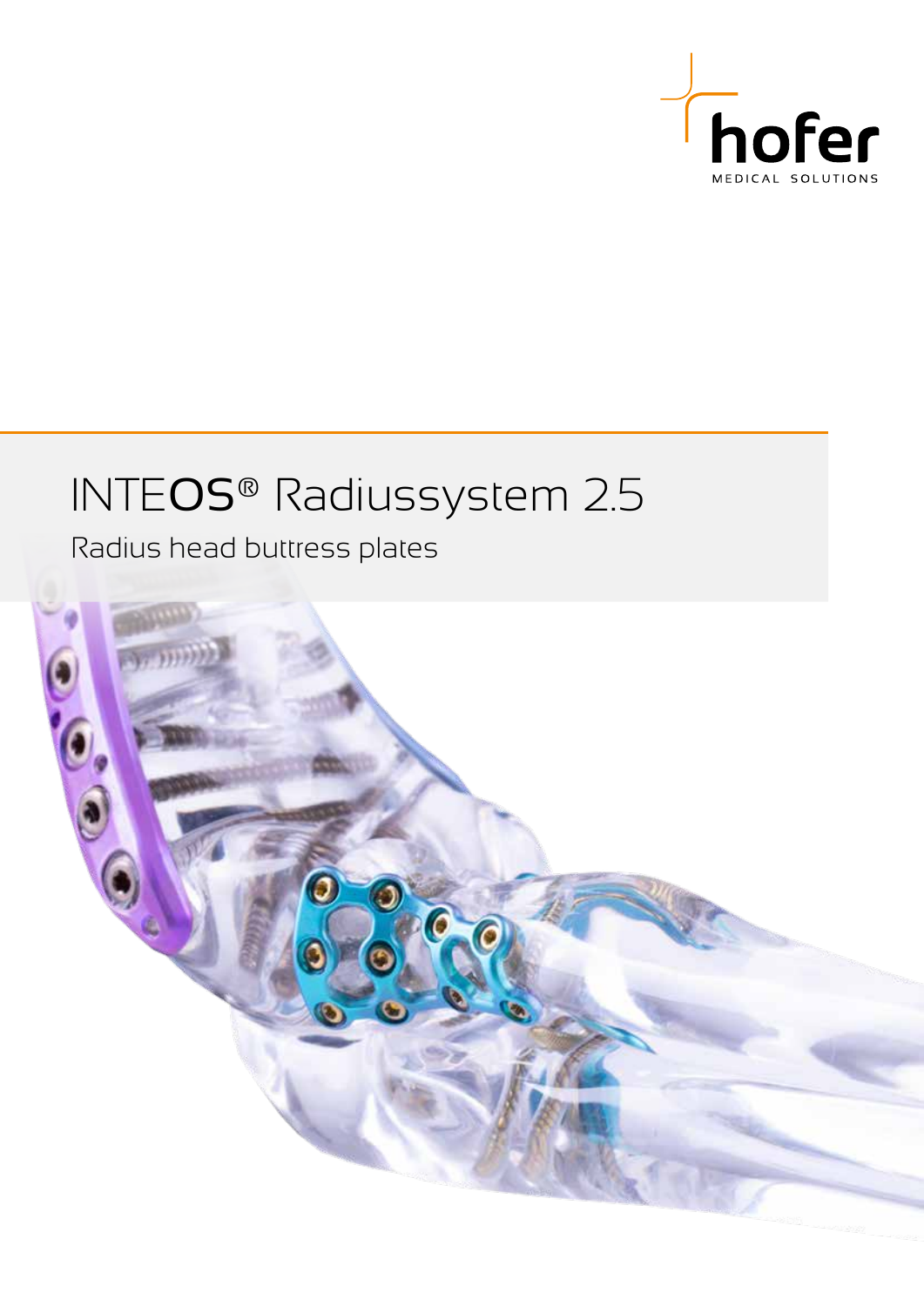# **Advantages** of the INTEOS® proximal radius head buttress plates

**The new INTEOS® rim plate and radius head buttress plate from Hofer-medical is characterised by its delicate design, while maintaining maximal stability.**

- Anatomic precise shape
- High rotational stability due to special plate design
- Grid design allows easy shapping of the plate
- Extra flat design
- Completely submersible screw heads as a result of higher multidirectional angle stability
- "Stick fit" the stable INTEOS® connection between screw and screwdriver blade
- Fixed angle and multidirectional functionality thanks to the INTEOS® Small Fragment System standard 2.5

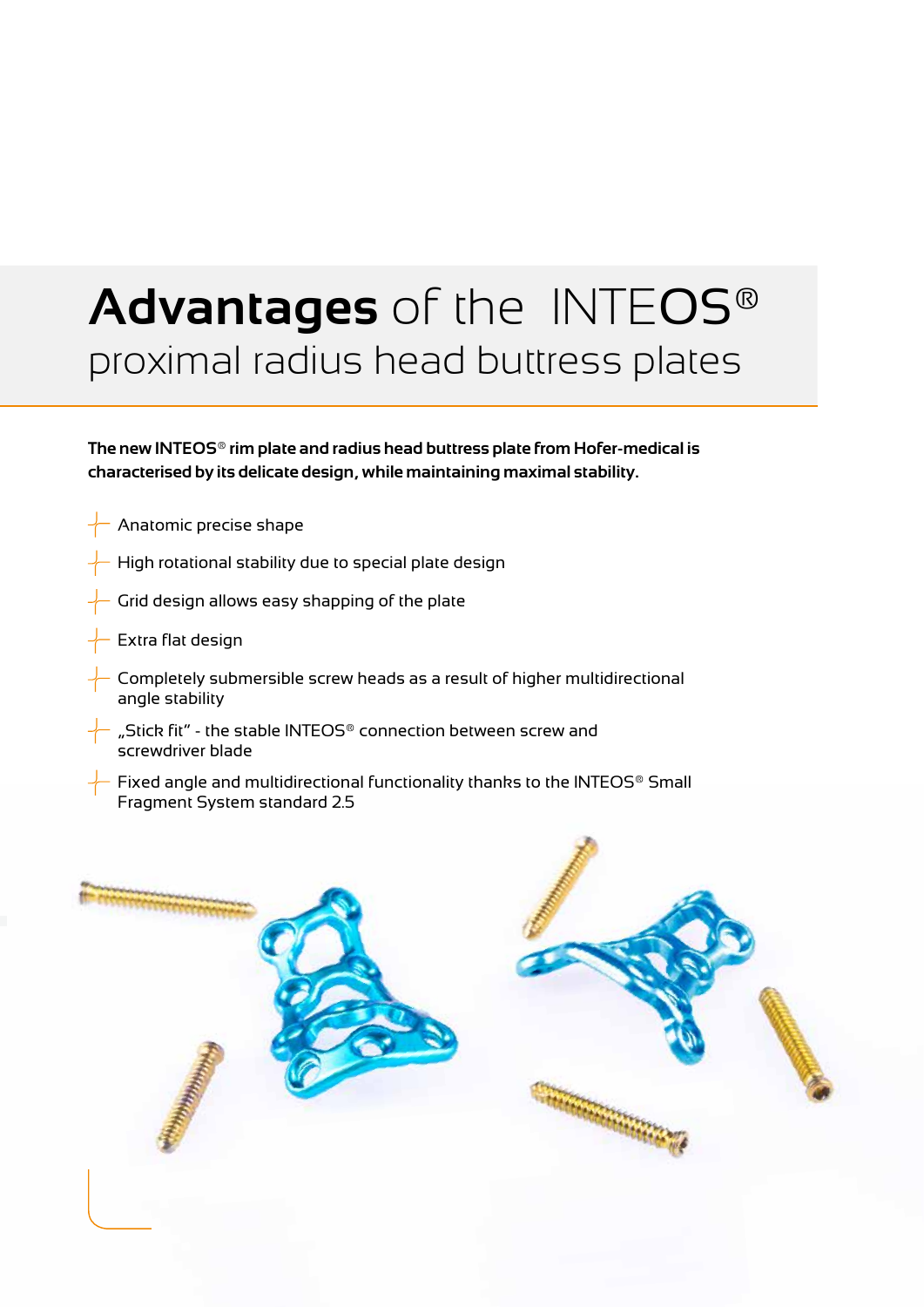



0

 $\bullet$ 

6



INTEOS® 2.5 Rim plate